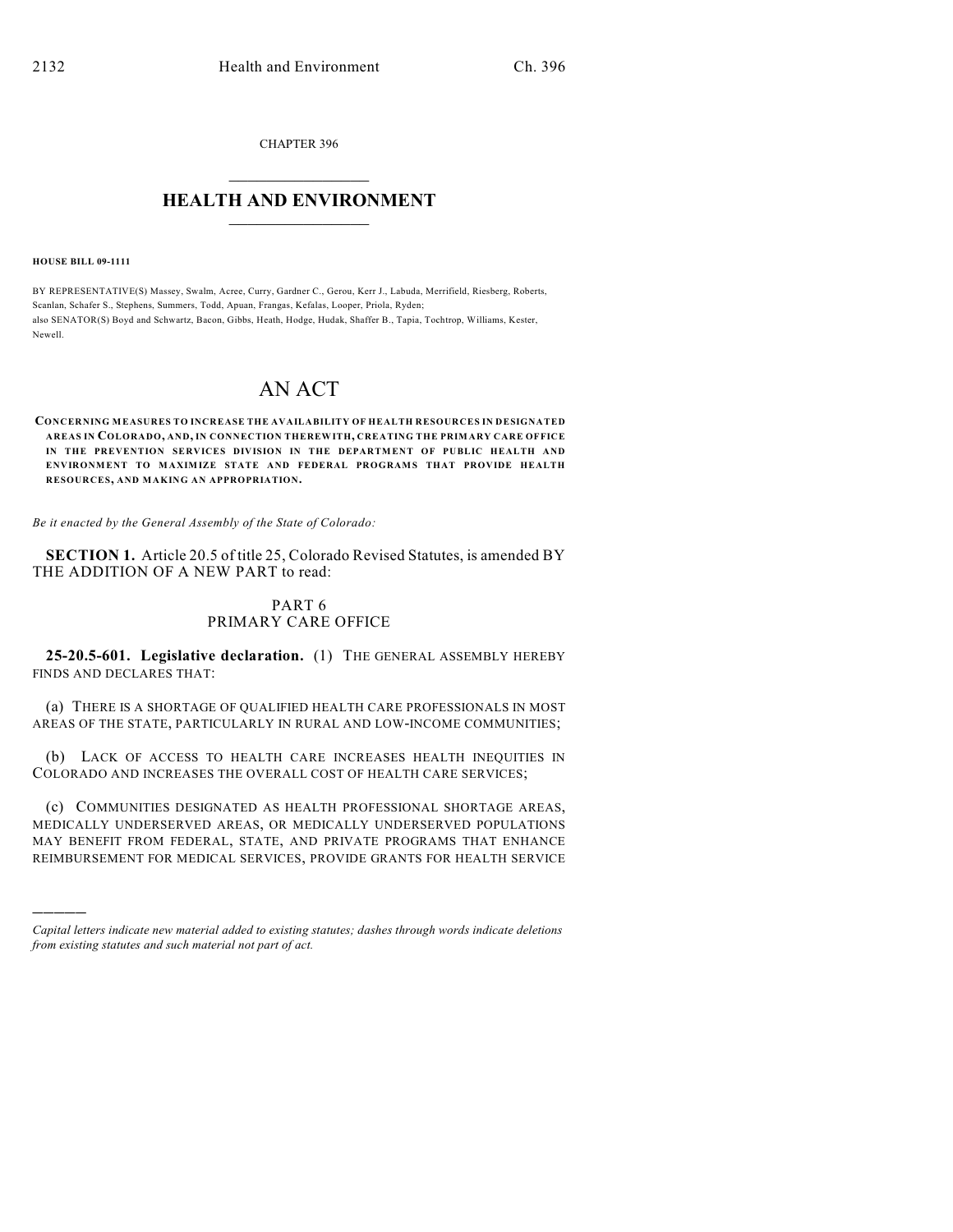INFRASTRUCTURE, AND CREATE INCENTIVES FOR THE PLACEMENT OF ADDITIONAL HEALTH CARE PROFESSIONALS IN THOSE COMMUNITIES;

(d) COMMUNITIES DESIGNATED AS HEALTH PROFESSIONAL SHORTAGE AREAS, MEDICALLY UNDERSERVED AREAS, OR MEDICALLY UNDERSERVED POPULATIONS MAY BENEFIT FROM THE PLACEMENT OF PHYSICIANS THROUGH FEDERAL WAIVER PROGRAMS SUCH AS THE NATIONAL INTEREST WAIVER PROGRAM, THE CONRAD 30 J-1 VISA WAIVER PROGRAM, AND THE NATIONAL HEALTH SERVICE CORPS; AND

(e) ASSESSING THE HEALTH SERVICE NEEDS OF THE STATE AND COORDINATING WORKFORCE PROGRAMS TO ADDRESS THOSE NEEDS IS AN IMPORTANT STRATEGY FOR INCREASING ACCESS TO HEALTH SERVICES IN COLORADO.

(2) THE GENERAL ASSEMBLY THEREFORE FINDS THAT IT IS IN THE BEST INTERESTS OF THE CITIZENS OF THE STATE OF COLORADO TO CREATE THE PRIMARY CARE OFFICE WITHIN THE DEPARTMENT OF PUBLIC HEALTH AND ENVIRONMENT FOR THE PURPOSE OF IDENTIFYING THE AREAS WITHIN THE STATE THAT LACK SUFFICIENT HEALTH CARE RESOURCES AND COORDINATING AVAILABLE RESOURCES TO MAXIMIZE MEDICAL REIMBURSEMENTS, GRANTS, AND PLACEMENTS OF HEALTH CARE PROFESSIONALS WITHIN THOSE AREAS.

**25-20.5-602. Definitions.** AS USED IN THIS PART 6, UNLESS THE CONTEXT OTHERWISE REQUIRES:

(1) "CONRAD 30 J-1 VISA WAIVER PROGRAM" MEANS THE PROGRAM ESTABLISHED IN 8 U.S.C. SEC. 1184 (l) (1)(D) (ii), ALLOWING FOREIGN-TRAINED PHYSICIANS WHO MEET CERTAIN CRITERIA TO PRACTICE IN COMMUNITIES DESIGNATED AS MEDICALLY UNDERSERVED AREAS, MEDICALLY UNDERSERVED POPULATIONS, OR HEALTH PROFESSIONAL SHORTAGE AREAS.

(2) "HEALTH CARE PROFESSIONAL" MEANS A LICENSED PHYSICIAN, AN ADVANCED PRACTICE NURSE REGISTERED PURSUANT TO SECTION 12-38-111.5,C.R.S., A MENTAL HEALTH PRACTITIONER, A LICENSED PHYSICIAN ASSISTANT, OR ANY OTHER LICENSED HEALTH CARE PROVIDER FOR WHICH THE FEDERAL GOVERNMENT AUTHORIZES PARTICIPATION IN A FEDERALLY MATCHED STATE LOAN REPAYMENT PROGRAM TO ENCOURAGE HEALTH CARE PROFESSIONALS TO PROVIDE SERVICES IN UNDERSERVED COMMUNITIES.

(3) "HEALTH PROFESSIONAL SHORTAGE AREA" SHALL HAVE THE SAME MEANING AS PROVIDED IN 42 U.S.C. SEC. 254e.

(4) "MEDICALLY UNDERSERVED AREA" MEANS A MEDICALLY UNDERSERVED COMMUNITY AS DEFINED IN 42 U.S.C. SEC. 295p.

(5) "MEDICALLY UNDERSERVED POPULATION" SHALL HAVE THE SAME MEANING AS PROVIDED IN 42 U.S.C. SEC. 254b.

(6) "NATIONAL HEALTH SERVICE CORPS" MEANS THE PROGRAM ESTABLISHED IN 42 U.S.C. SEC. 254d.

(7) "NATIONAL INTEREST WAIVER PROGRAM" MEANS THE PROGRAM ESTABLISHED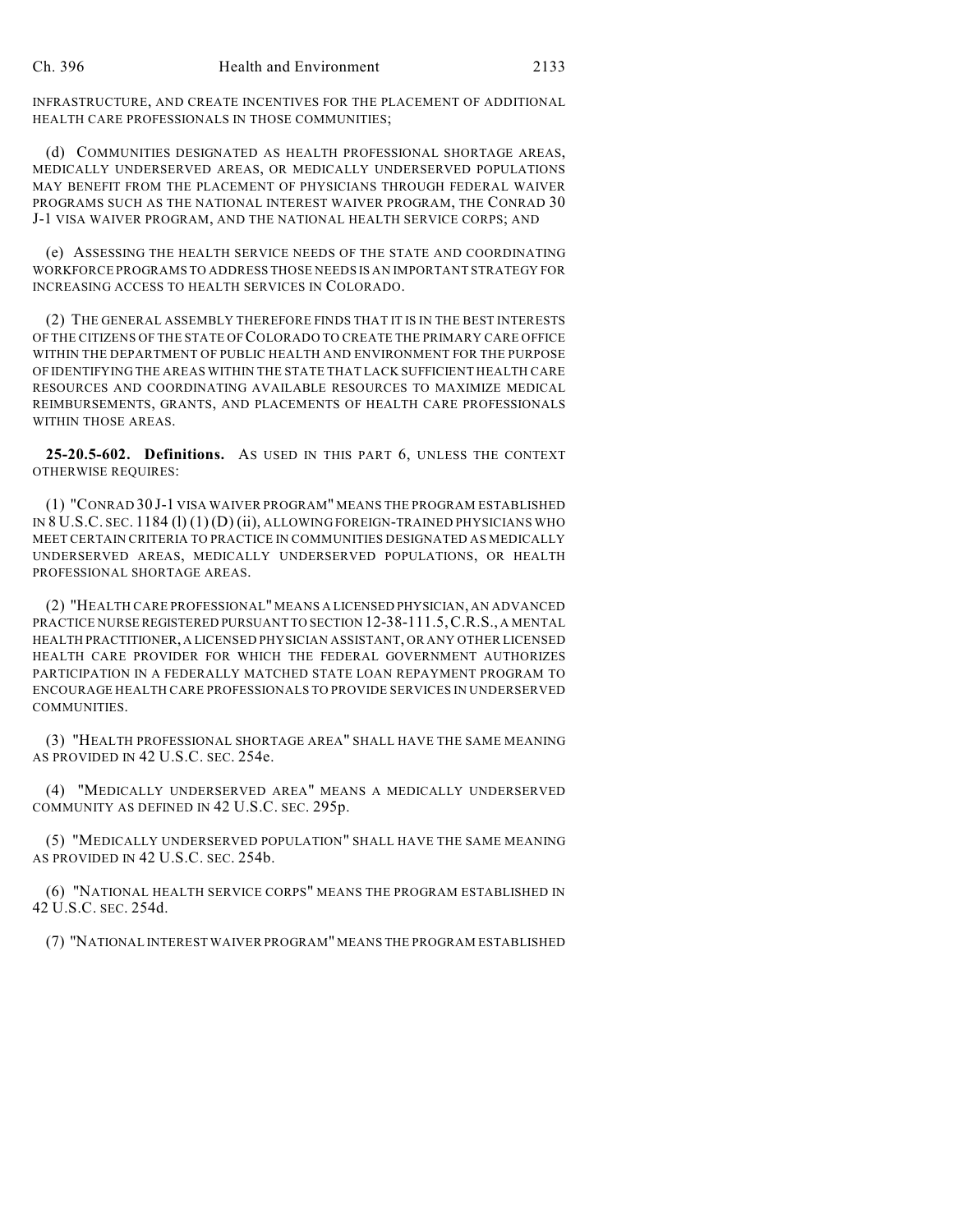IN 8 U.S.C. SEC. 1153 (b) (2)(B) (ii) ALLOWING FOREIGN-TRAINED PHYSICIANS WHO MEET CERTAIN CRITERIA TO PRACTICE IN COMMUNITIES DESIGNATED AS MEDICALLY UNDERSERVED AREAS, MEDICALLY UNDERSERVED POPULATIONS, OR HEALTH PROFESSIONAL SHORTAGE AREAS.

(8) "STATE BOARD" MEANS THE STATE BOARD OF HEALTH CREATED IN SECTION 25-1-103.

**25-20.5-603. Primary care office - creation.** (1) THERE IS HEREBY CREATED IN THE PREVENTION SERVICES DIVISION OF THE DEPARTMENT THE PRIMARY CARE OFFICE FOR THE PURPOSE OF ASSESSING AND ADDRESSING UNMET NEEDS CONCERNING HEALTH CARE PROFESSIONALS, RESOURCES, AND INFRASTRUCTURE ACROSS THE STATE. THE EXECUTIVE DIRECTOR OF THE DEPARTMENT, SUBJECT TO THE PROVISIONS OF SECTION 13 OF ARTICLE XII OF THE STATE CONSTITUTION, SHALL APPOINT THE DIRECTOR OF THE PRIMARY CARE OFFICE, WHO SHALL BE THE HEAD OF THE OFFICE.

(2) THE PRIMARY CARE OFFICE AND THE DIRECTOR OF THE OFFICE SHALL EXERCISE THEIR POWERS AND PERFORM THEIR DUTIES AND FUNCTIONS SPECIFIED IN THIS PART 6 UNDER THE DEPARTMENT AS IF THE SAME WERE TRANSFERRED TO THE DEPARTMENT BY A **TYPE 2** TRANSFER, AS SUCH TRANSFER IS DEFINED IN THE "ADMINISTRATIVE ORGANIZATION ACT OF 1968", ARTICLE 1 OF TITLE 24, C.R.S.

(3) THE PRIMARY CARE OFFICE SHALL INCLUDE THE HEALTH CARE COMMUNITY BOARD CREATED IN SECTION 25-20.5-704.

**25-20.5-604. Primary care office - powers and duties.** (1) THE PRIMARY CARE OFFICE SHALL HAVE, AT A MINIMUM, THE FOLLOWING POWERS AND DUTIES:

(a) TO ASSESS THE HEALTH CARE PROFESSIONAL NEEDS OF AREAS THROUGHOUT THE STATE;

(b) TO APPLY TO THE UNITED STATES DEPARTMENT OF HEALTH AND HUMAN SERVICES, WHEN APPROPRIATE, FOR DESIGNATION OF COMMUNITIES IN THE STATE AS MEDICALLY UNDERSERVED AREAS, MEDICALLY UNDERSERVED POPULATIONS, OR HEALTH PROFESSIONAL SHORTAGE AREAS OR AS ANY OTHER DESIGNATIONS NECESSARY TO PARTICIPATE IN A FEDERAL PROGRAM TO ADDRESS HEALTH CARE PROFESSIONAL SHORTAGES;

(c) TO MAXIMIZE THE PLACEMENT OF HEALTH CARE PROFESSIONALS WHO SERVE COMMUNITIES DESIGNATED AS MEDICALLY UNDERSERVED AREAS, MEDICALLY UNDERSERVED POPULATIONS, OR HEALTH PROFESSIONAL SHORTAGE AREAS, OR ANY OTHER COMMUNITIES ELIGIBLE FOR PARTICIPATION IN A FEDERAL, STATE, OR PRIVATE PROGRAM TO ADDRESS HEALTH CARE PROFESSIONAL SHORTAGES, FOR THE PURPOSE OF QUALIFYING SAID COMMUNITIES FOR INCREASED REIMBURSEMENTS, GRANTS, AND HEALTH CARE PROFESSIONAL PLACEMENTS;

(d) TO ADMINISTER THE STATE HEALTH CARE PROFESSIONAL LOAN REPAYMENT PROGRAM PURSUANT TO THE PROVISIONS OF PART 7 OF THIS ARTICLE;

(e) TO ADMINISTER OR PROVIDE TECHNICAL ASSISTANCE TO PARTICIPANTS IN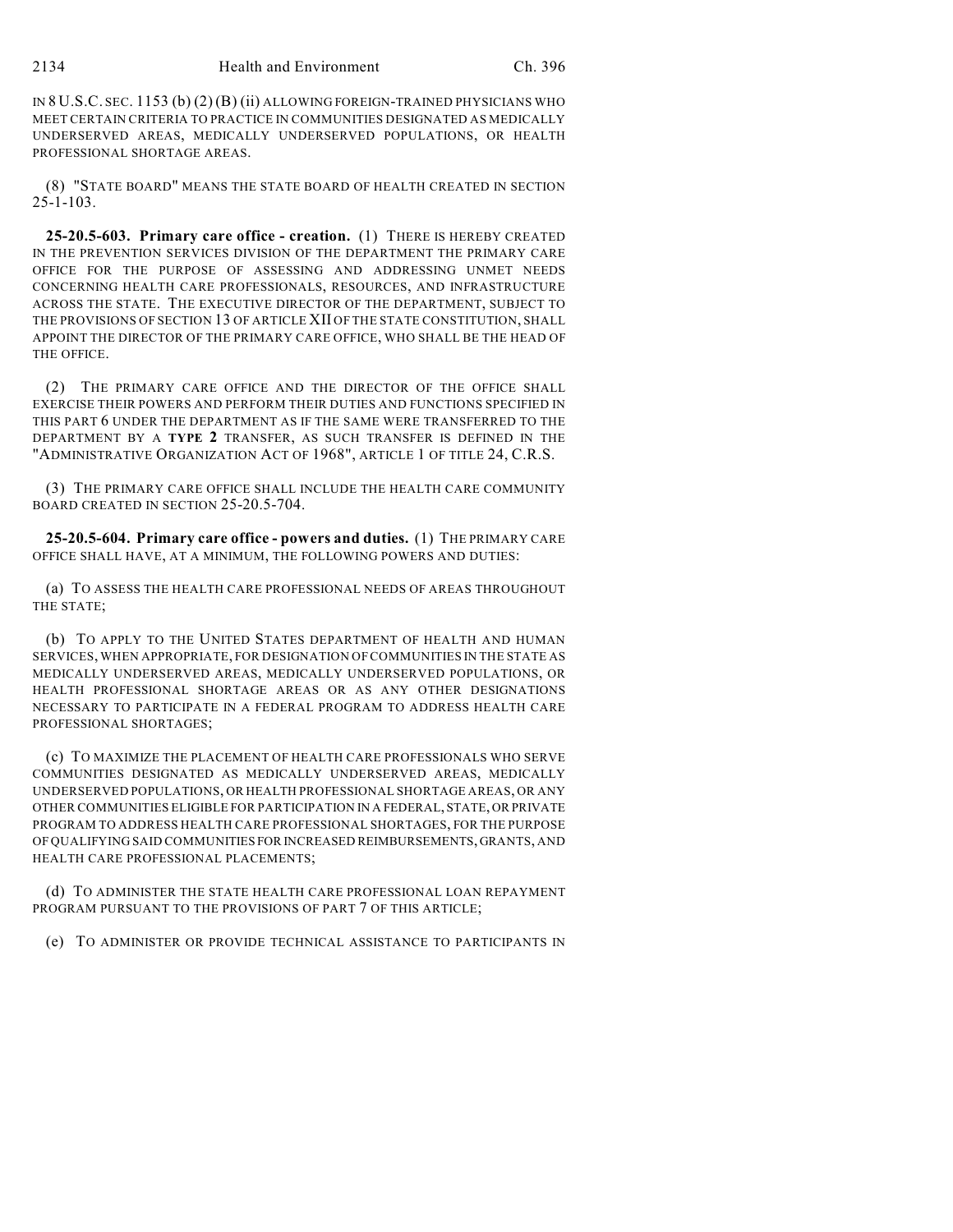APPLICABLE FEDERAL PROGRAMS INTENDED TO ADDRESS HEALTH CARE PROFESSIONAL SHORTAGES, INCLUDING THE CONRAD 30 J-1 VISA WAIVER PROGRAM, THE NATIONAL INTEREST WAIVER PROGRAM, AND THE NATIONAL HEALTH SERVICE CORPS. THE STATE BOARD MAY PROMULGATE RULES AS NECESSARY FOR THE ADMINISTRATION OF THESE PROGRAMS AND SHALL ESTABLISH BY RULE APPLICATION FEES FOR THE CONRAD 30 J-1 VISA WAIVER PROGRAM AND THE NATIONAL INTEREST WAIVER PROGRAM. THE PRIMARY CARE OFFICE SHALL TRANSFER THE FEE AMOUNTS COLLECTED TO THE STATE TREASURER FOR CREDITING TO THE VISA WAIVER PROGRAM FUND ESTABLISHED IN SECTION 25-20.5-605; AND

(f) TO SEEK AND ACCEPT PUBLIC OR PRIVATE GIFTS, GRANTS, OR DONATIONS TO APPLY TO THE COSTS INCURRED IN FULFILLING THE DUTIES SPECIFIED IN THIS SECTION AND OTHERWISE ADMINISTERING THE PROGRAMS WITHIN THE OFFICE.

**25-20.5-605. Visa waiver program fund.** THERE IS HEREBY CREATED IN THE STATE TREASURY THE VISA WAIVER PROGRAM FUND, REFERRED TO IN THIS SECTION AS THE "FUND", THAT SHALL CONSIST OF THE APPLICATION FEES COLLECTED PURSUANT TO SECTION 25-20.5-604 (1) (e) AND ANY ADDITIONAL MONEYS THAT THE GENERAL ASSEMBLY MAY APPROPRIATE TO THE FUND. IN ADDITION, FOR THE 2009-10 FISCAL YEAR, THE FUND SHALL INCLUDE THE MONEYS TRANSFERRED TO THE FUND FROM THE AIDS AND HIV PREVENTION FUND PURSUANT TO SECTION 25-4-1415 (4). THE MONEYS IN THE FUND SHALL BE SUBJECT TO ANNUAL APPROPRIATION BY THE GENERAL ASSEMBLY TO THE DEPARTMENT FOR THE DIRECT AND INDIRECT COSTS INCURRED BY THE DEPARTMENT IN PERFORMING ITS DUTIES UNDER THIS PART 6. ANY MONEYS IN THE FUND NOT EXPENDED FOR THE PURPOSE OF THIS PART 6 MAY BE INVESTED BY THE STATE TREASURER AS PROVIDED BY LAW. ALL INTEREST AND INCOME DERIVED FROM THE INVESTMENT AND DEPOSIT OF MONEYS IN THE FUND SHALL BE CREDITED TO THE FUND. ANY UNEXPENDED OR UNENCUMBERED MONEYS REMAINING IN THE FUND AT THE END OF A FISCAL YEAR SHALL REMAIN IN THE FUND AND SHALL NOT BE CREDITED OR TRANSFERRED TO THE GENERAL FUND OR ANOTHER FUND.

**SECTION 2.** Article 20.5 of title 25, Colorado Revised Statutes, is amended BY THE ADDITION OF A NEW PART CONTAINING RELOCATED PROVISIONS, WITH AMENDMENTS, to read:

### PART 7 STATE HEALTH CARE PROFESSIONAL LOAN REPAYMENT PROGRAM

**25-20.5-701. [Formerly 23-3.6-201] Legislative declaration.** (1) The general assembly hereby finds that there are areas of Colorado that suffer from a lack of physicians and other health CARE professionals to serve the medical needs of local communities. The general assembly further finds that incentives are needed to encourage physicians and other health CARE professionals to practice in these underserved areas.

(2) It is therefore the intent of the general assembly in enacting this  $part 2$  PART 7 to create a state loan repayment program that uses state and federal funds MONEYS and contributions from local communities and private sources to help repay the outstanding education loans that many physicians and other health CARE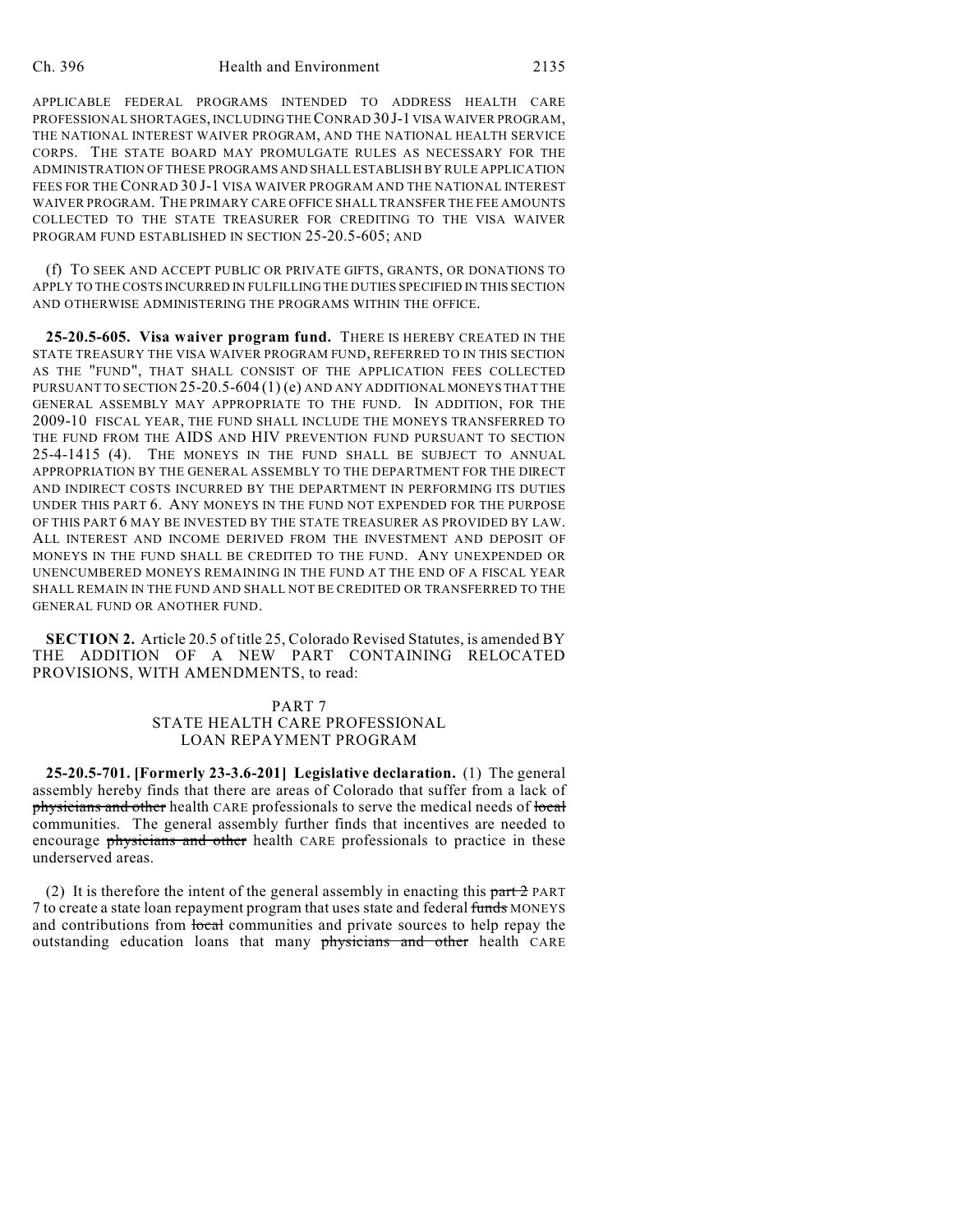professionals hold. In exchange for repayment of these loans, the physicians and other health CARE professionals will commit to provide health care services in local communities with underserved health care needs throughout the state.

**25-20.5-702. [Formerly 23-3.6-202] Definitions.** As used in this part 2 PART 7, unless the context otherwise requires:

(1) "Collegeinvest" means the authority transferred to the department of higher education pursuant to section 23-3.1-203.

 $(2)$  (1) "Community board" means the health care community board created pursuant to section 23-3.6-204 SECTION 25-20.5-704.

 $(3)$  (2) "Federally designated health professional shortage area" means a health professional shortage area as defined in section  $331$  (a) (3) of the federal "Public Health Service Act" that is designated by the federal department of health and human services 42 U.S.C. SEC. 254e.

(3) "HEALTH CARE PROFESSIONAL" MEANS A LICENSED PHYSICIAN, AN ADVANCED PRACTICE NURSE REGISTERED PURSUANT TO SECTION 12-38-111.5,C.R.S., A MENTAL HEALTH PRACTITIONER, A LICENSED PHYSICIAN ASSISTANT, OR ANY OTHER LICENSED HEALTH CARE PROVIDER FOR WHICH THE FEDERAL GOVERNMENT AUTHORIZES PARTICIPATION IN A FEDERALLY MATCHED STATE LOAN REPAYMENT PROGRAM TO ENCOURAGE HEALTH CARE PROFESSIONALS TO PROVIDE SERVICES IN UNDERSERVED COMMUNITIES.

(4) "Health care provider PROFESSIONAL loan repayment fund" or "fund" means the health care provider PROFESSIONAL loan repayment fund created in section 23-3.6-205 SECTION 25-20.5-706.

(5) "Loan repayment program" means the state health care provider PROFESSIONAL loan repayment program created and operated pursuant to this part 2 PART 7.

(6) "Other health professionals" means certified nurse practitioners, certified nurse midwives, licensed mental health practitioners, and physician assistants. "NATIONAL HEALTH SERVICE CORPS PROGRAM" MEANS THE PROGRAM ESTABLISHED IN 42 U.S.C. SEC. 254d.

(7) "PRIMARY CARE OFFICE" MEANS THE PRIMARY CARE OFFICE CREATED PURSUANT TO PART 6 OF THIS ARTICLE.

 $(7)$  (8) "Primary health services" means health services regarding family medicine, general practice, general internal medicine, pediatrics, general obstetrics and gynecology, or mental health that are provided by physicians or other health CARE professionals.

**25-20.5-703. [Formerly 23-3.6-203] State health care professional loan repayment program - creation - conditions.** (1) (a) (I) Collegeinvest IN THE DEPARTMENT OF HIGHER EDUCATION shall develop and maintain, in consultation with the community board, the state health care provider loan repayment program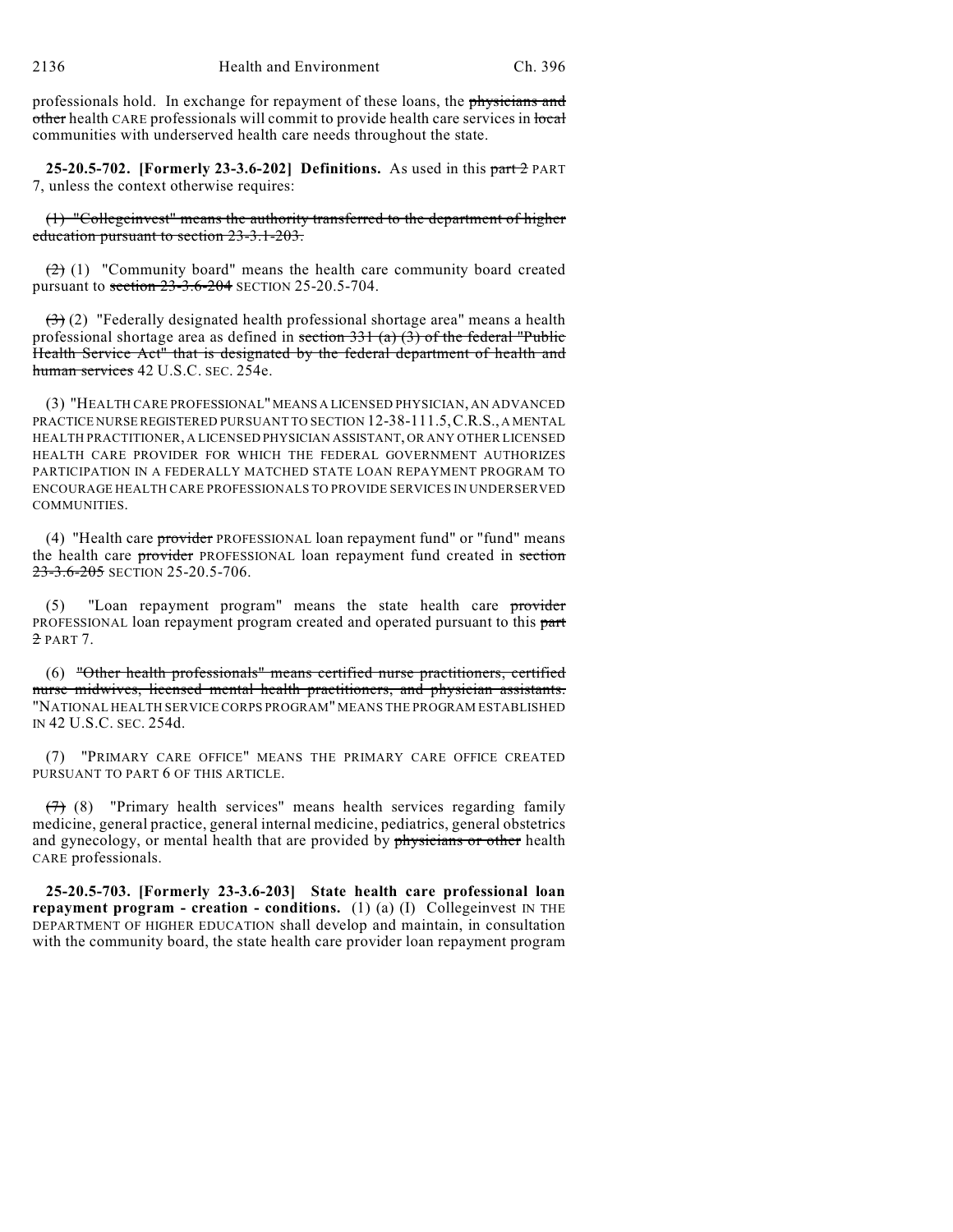#### Ch. 396 Health and Environment 2137

for implementation beginning in the fall semester of the 2007-08 academic year, subject to available appropriations; EXCEPT THAT, BEGINNING JULY 1, 2009, THE PRIMARY CARE OFFICE SHALL MAINTAIN AND ADMINISTER, SUBJECT TO AVAILABLE APPROPRIATIONS, THE LOAN REPAYMENT PROGRAM, AND COLLEGEINVEST SHALL NO LONGER MAINTAIN NOR EXERCISE ANY AUTHORITY REGARDING THE LOAN REPAYMENT PROGRAM.

(II) Under the loan repayment program, the state shall agree to pay all or part of the principal, interest, and related expenses of the education loans of physicians or other health CARE professionals, subject to the limitations specified in subsection (2) of this section. In consideration for receiving repayment of all or part of his or her education loan, the physician or other health CARE professional shall agree to provide primary health services in federally designated health professional shortage areas in Colorado.

(b) Repayment of loans under the loan repayment program may be made using moneys in the health care provider PROFESSIONAL loan repayment fund. and moneys allocated to the loan repayment program by collegeinvest. Collegeinvest THE PRIMARY CARE OFFICE is authorized to receive and expend gifts, grants, and donations or moneys appropriated by the general assembly for the purpose of implementing the loan repayment program. In administering the loan repayment program, collegeinvest THE PRIMARY CARE OFFICE shall collaborate with the university of Colorado health sciences center and other appropriate partners as needed to maximize the federal moneys available to the state for state loan repayment programs through the federal department of health and human services.

(c) Physicians and other Health CARE professionals practicing in nonprimary care specialties shall not be eligible for loan repayments through the loan repayment program.

(d) As a condition of receiving a loan repayment through the loan repayment program, a physician or other health CARE professional shall enter into a contract pursuant to which the *physician* or other health CARE professional shall agree to practice for at least two years in a local community that is located in a federally designated health professional shortage area. The physician or other health CARE professional, collegeinvest THE PRIMARY CARE OFFICE, and the local community provider EMPLOYER with which the physician or other health CARE professional is practicing shall be parties to the contract.

(2) Subject to available appropriations, collegeinvest THE PRIMARY CARE OFFICE shall annually select physicians or other health CARE professionals from the list provided by the community board pursuant to section  $23-3.6-204$  (5) SECTION 25-20.5-704 (6) to participate in the loan repayment program. Each selected physician or other health CARE professional may receive no more than thirty-five thousand dollars in each of the two or more years in which the physician or other health CARE professional practices in a <del>local</del> community under the terms of the contract entered into pursuant to subsection (1) of this section.

(3) A physician or other health CARE professional participating in the state loan repayment program shall not practice with a for-profit private group or solo practice or at a proprietary hospital or clinic.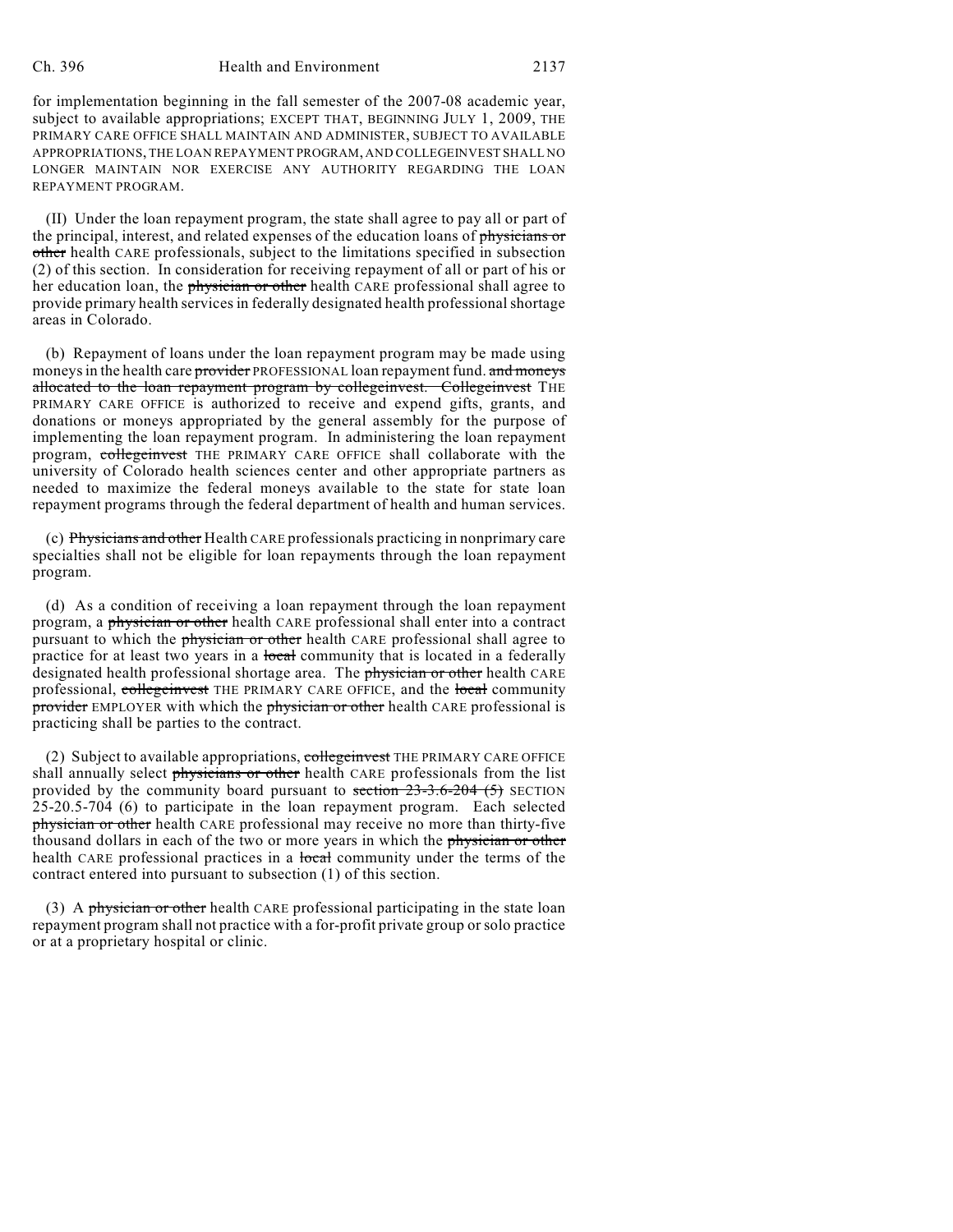(4) A contract for loan repayment entered into pursuant to this part  $2$  PART 7 shall not include terms that are more favorable to physicians or other health CARE professionals than the most favorable terms that the secretary of the federal department of health and human services is authorized to grant under the national health services corps loan repayment program. In addition, each contract shall include penalties for breach of contract that are at least as stringent as those available to the secretary of the federal department of health and human services. In the event of a breach of contract for a loan repayment entered into pursuant to this part 2, collegeinvest PART 7, THE PRIMARY CARE OFFICE shall be responsible for enforcing the contract and collecting any damages or other penalties owed.

 $(5)$  A physician or other health professional may receive payment of all or a portion of his or her education loan through the loan repayment program only if collegeinvest owns the education loan.

**25-20.5-704. [Formerly 23-3.6-204] Health care community board - creation - membership - duties - repeal.** (1) There is hereby created IN THE PRIMARY CARE OFFICE the health care community board to review applications for participation in the loan repayment program and make recommendations to collegeinvest THE PRIMARY CARE OFFICE pursuant to section  $23-3.6-203(2)$  SECTION 25-20.5-703 (2).

(2) The community board shall consist of  $t_{\text{en}}$  FIFTEEN members appointed by the governor AS PROVIDED IN THIS SUBSECTION (2) AND IN SUBSECTION (3) OF THIS SECTION. In appointing members of the community board, the governor shall ensure that the community board includes:

(a) At least one representative from each of the following organizations:

(I) A public institution of higher education in the state that has experience in administering education loan repayment programs for health CARE professionals serving in medically underserved HEALTH PROFESSIONAL SHORTAGE areas;

(II) The Colorado primary care office in the prevention division of the department of public health and environment;

(III) The commission on family medicine created pursuant to part 9 of article 1 of THIS title;  $25, C.R.S.$ ;

(IV) A nonprofit statewide membership organization that provides programs and services to enhance rural health care in Colorado;

(V) A membership organization representing federally qualified health centers in Colorado; and

(VI) A statewide membership organization representing physicians in Colorado; and

(b) NOT MORE THAN FOUR persons with expertise in providing health care in rural and other medically underserved HEALTH PROFESSIONAL SHORTAGE areas of the state, including but not limited to a representative from a public institution of higher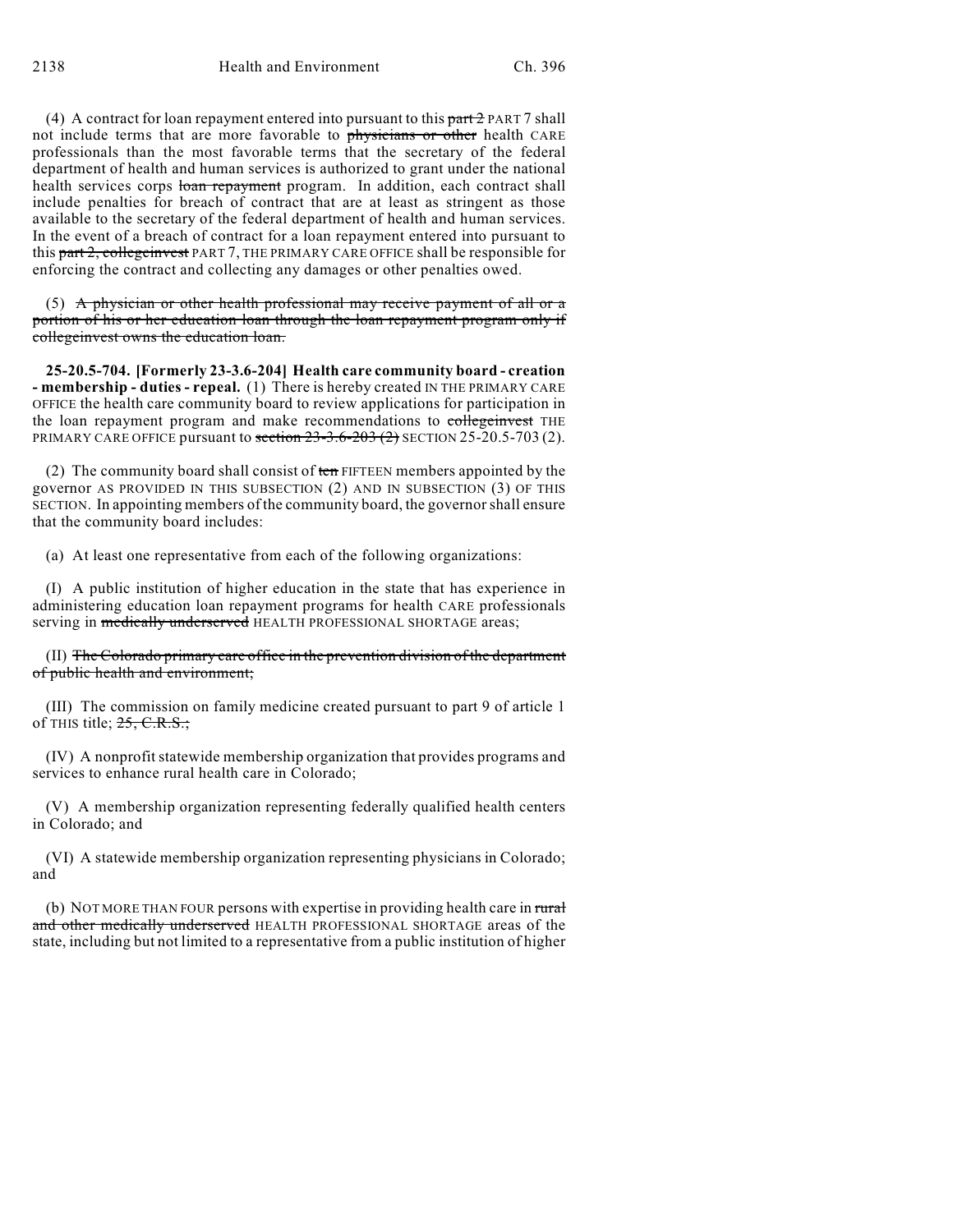education in the state that provides health care professional education programs.

(3) ON AND AFTER JULY 1, 2009, IN ADDITION TO THE MEMBERS SPECIFIED IN SUBSECTION (2) OF THIS SECTION, THE GOVERNOR SHALL APPOINT TO THE COMMUNITY BOARD AT LEAST ONE REPRESENTATIVE FROM EACH OF THE FOLLOWING ORGANIZATIONS:

(a) A REPRESENTATIVE OF A FOUNDATION THAT FUNDS A HEALTH CARE PROFESSIONAL LOAN FORGIVENESS PROGRAM IN COLORADO;

(b) A REPRESENTATIVE OF AN ECONOMIC DEVELOPMENT ORGANIZATION THAT OPERATES IN COLORADO;

(c) A REPRESENTATIVE OF A BEHAVIORAL HEALTH ORGANIZATION THAT OPERATES IN COLORADO;

(d) AN ADVANCED PRACTICE NURSE LICENSED TO PRACTICE IN COLORADO;

(e) A REPRESENTATIVE OF A STATE LOAN FORGIVENESS PROGRAM FOR ORAL HEALTH PROFESSIONALS IN COLORADO; AND

(f) AN ACTIVELY PRACTICING PRIMARY CARE PHYSICIAN SERVING IN A RURAL COMMUNITY IN COLORADO.

 $(3)$  (4) (a) Members appointed to the community board shall serve terms of three years; except that:

(I) Of the members initially appointed to the community board PURSUANT TO SUBSECTION (2) OF THIS SECTION, the governor shall select three members who shall serve one-year terms and three members who shall serve two-year terms; AND

(II) OF THE MEMBERS INITIALLY APPOINTED TO THE COMMUNITY BOARD PURSUANT TO SUBSECTION (3) OF THIS SECTION, THE GOVERNOR SHALL SELECT TWO MEMBERS WHO SHALL SERVE ONE-YEAR TERMS AND TWO MEMBERS WHO SHALL SERVE TWO-YEAR TERMS.

(b) The governor may appoint the same person to serve as a member of the community board for consecutive terms.

 $(4)$  (5) (a) Community board members shall serve without compensation and without reimbursement for expenses.

(b) THE PRIMARY CARE OFFICE SHALL PROVIDE STAFF ASSISTANCE TO THE COMMUNITY BOARD AS NECESSARY FOR THE COMMUNITY BOARD TO COMPLETE THE DUTIES SPECIFIED IN THIS SECTION.

 $(5)$  (6) The community board shall review applications received from physicians and other health CARE professionals to participate in the loan repayment program. Subject to available appropriations AND FEDERAL REQUIREMENTS CONCERNING ELIGIBILITY FOR FEDERAL LOAN REPAYMENT MATCHING FUNDS, the community board shall annually select physicians and other health CARE professionals to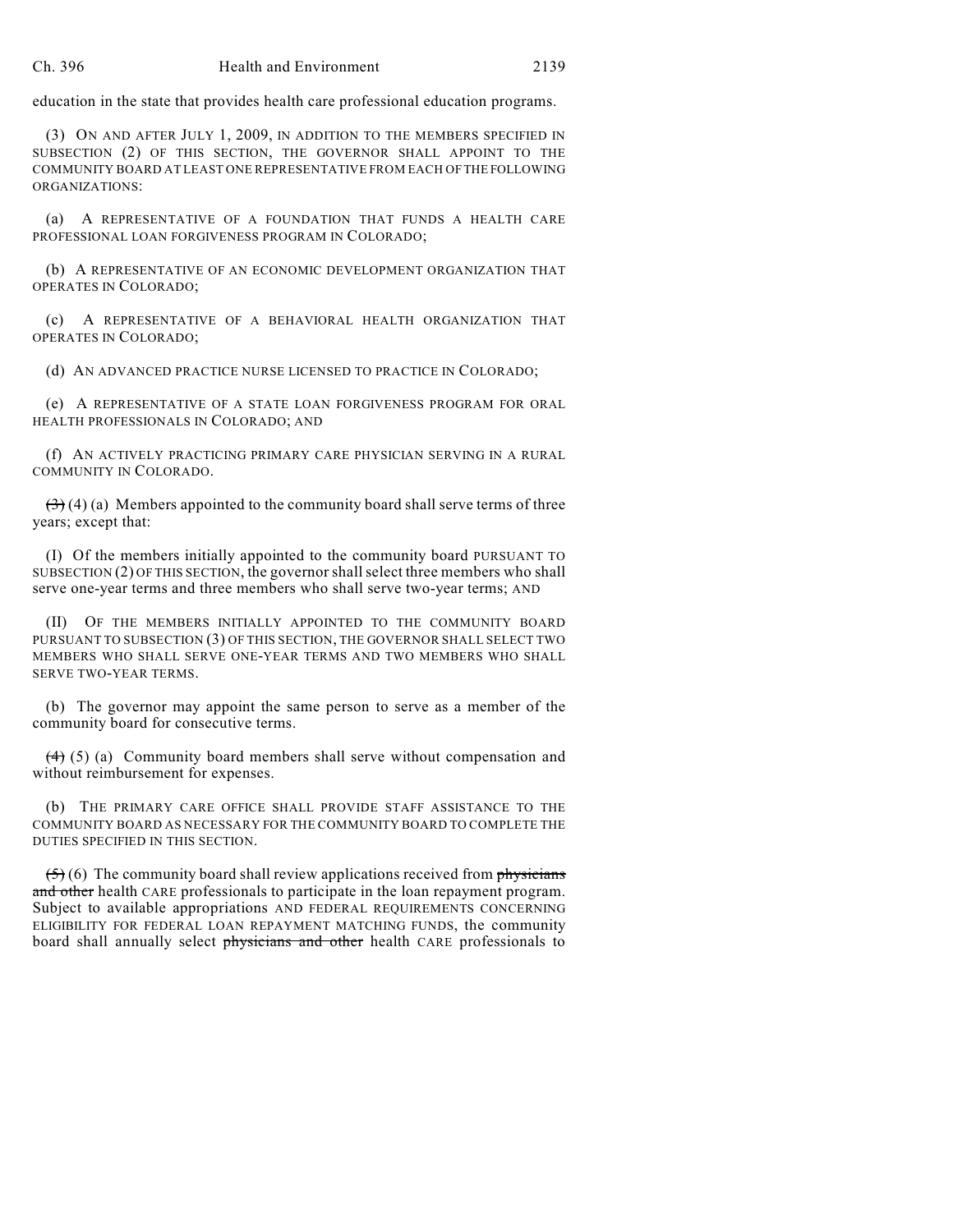participate in the loan repayment program and shall forward its list of selected participants to collegeinvest THE PRIMARY CARE OFFICE.

 $(6)$  (7) (a) This section is repealed, effective July 1, 2017.

(b) Prior to said repeal, the community board shall be reviewed as provided for in section 2-3-1203, C.R.S.

**25-20.5-705. Community board - report.** (1) ON OR BEFORE DECEMBER 1, 2009, THE COMMUNITY BOARD SHALL SUBMIT TO THE GOVERNOR AND THE GENERAL ASSEMBLY A REPORT THAT INCLUDES, AT A MINIMUM, THE FOLLOWING INFORMATION:

(a) IDENTIFICATION AND A SUMMARY OF SUCCESSFUL LOAN FORGIVENESS PROGRAMS FOR HEALTH CARE PROFESSIONALS AND BEST PRACTICES IN HEALTH CARE PROFESSIONAL LOAN FORGIVENESS PROGRAMS ACROSS THE COUNTRY;

(b) A SUMMARY OF EXISTING LOAN FORGIVENESS PROGRAMS FOR HEALTH CARE PROFESSIONALS IN COLORADO, INCLUDING ANNUAL INFORMATION CONCERNING THE CLIENTS SERVED BY THE HEALTH CARE PROFESSIONALS PARTICIPATING IN THE PROGRAMS, HOW MANY HEALTH CARE PROFESSIONALS PARTICIPATED IN THE PROGRAMS, AND HOW THE PROGRAMS ARE STRUCTURED; AND

(c) A REVIEW OF THE MERITS OF STREAMLINING OR CONSOLIDATING EXISTING LOAN FORGIVENESS PROGRAMS FOR HEALTH CARE PROFESSIONALS, INCLUDING A POSSIBLE MECHANISM BY WHICH PRIVATE LOAN FORGIVENESS PROGRAMS MAY VOLUNTARILY PARTICIPATE WITH PUBLIC LOAN FORGIVENESS PROGRAMS, AND A RECOMMENDATION EITHER IN SUPPORT OF OR AGAINST STREAMLINING AND CONSOLIDATING THESE EXISTING LOAN FORGIVENESS PROGRAMS.

(2) IF THE COMMUNITY BOARD RECOMMENDS STREAMLINING AND CONSOLIDATING EXISTING LOAN FORGIVENESS PROGRAMS FOR HEALTH CARE PROFESSIONALS, IT SHALL INCLUDE WITH THE RECOMMENDATION A PROPOSAL FOR STREAMLINING AND CONSOLIDATING THAT INCLUDES, BUT NEED NOT BE LIMITED TO, THE FOLLOWING ITEMS:

(a) RECOMMENDATIONS CONCERNING THE STATUTORY AND OPERATIONAL RULE CHANGES THAT WOULD BE NECESSARY TO IMPLEMENT A NEW PROGRAM;

(b) A SAMPLE STANDARD APPLICATION FORM;

(c) PROPOSED ELIGIBILITY CRITERIA FOR HEALTH CARE PROFESSIONALS AND SPECIFICATIONS OF AWARD AMOUNTS;

(d) STRATEGIES FOR RECRUITMENT AND RETENTION OF HEALTH CARE PROFESSIONALS TO THE NEW PROGRAM;

(e) STRATEGIES TO MAXIMIZE THE AMOUNT OF FEDERAL MONEYS THE STATE MAY RECEIVE FOR HEALTH CARE PROFESSIONAL LOAN FORGIVENESS PROGRAMS;

(f) STRATEGIES FOR PURSUING GIFTS, GRANTS, AND DONATIONS TO BE APPLIED TO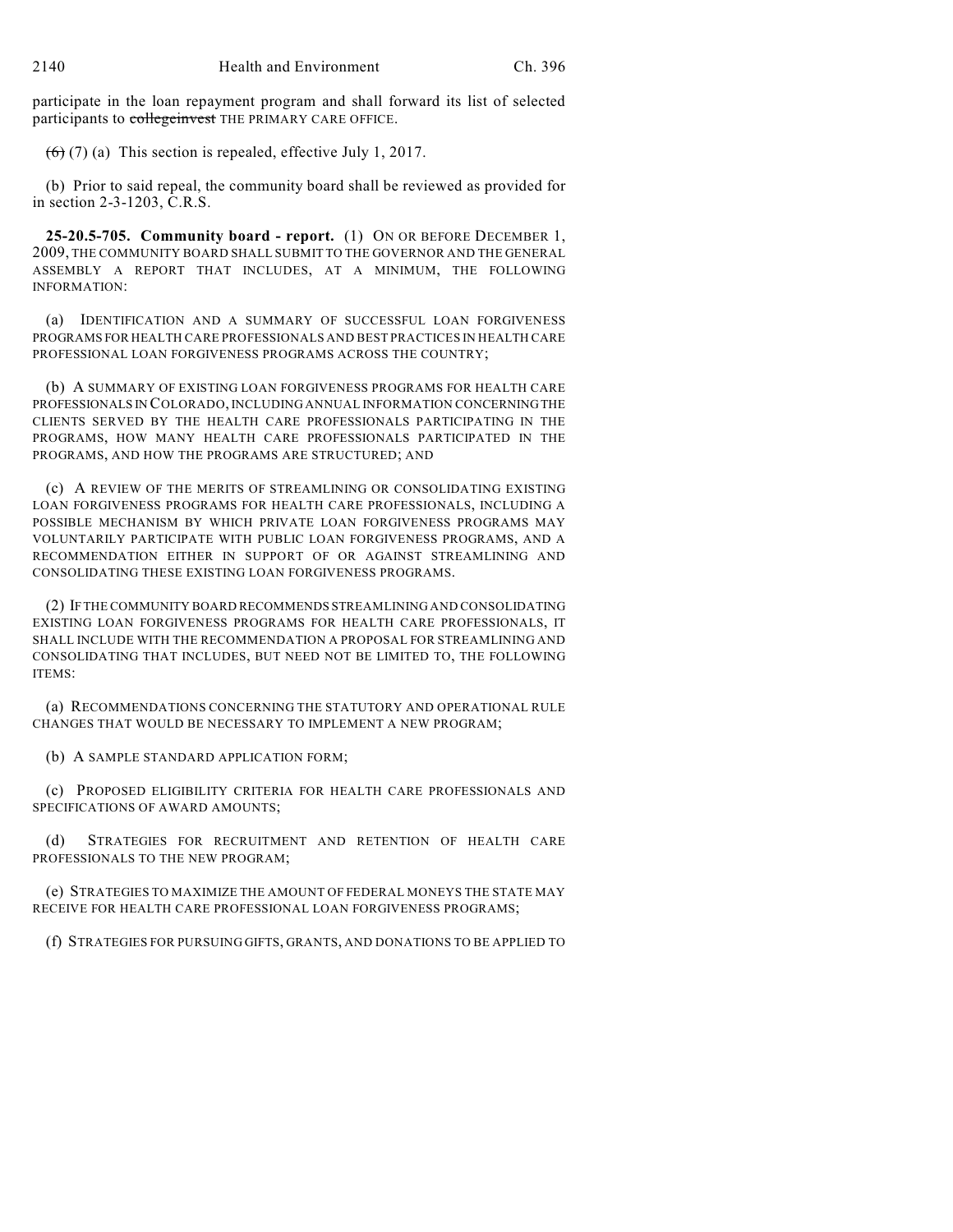HEALTH CARE PROFESSIONAL LOAN FORGIVENESS PROGRAMS; AND

(g) ANY RECOMMENDED CHANGES TO THE MEMBERSHIP OR GOVERNANCE STRUCTURE OF THE COMMUNITY BOARD.

**25-20.5-706. [Formerly 23-3.6-205] Health care professional loan repayment fund - created - acceptance of grants and donations.** (1) The health care provider PROFESSIONAL loan repayment fund is hereby created in the state treasury, which FUND shall consist of:

(a) All moneys appropriated by the general assembly for the loan repayment program;

(b) Grants available from the federal department of health and human services for the purpose of operating loan repayment programs;

(c) Moneys transferred from the short-term innovative health program grant fund pursuant to section 25-36-101 (10);  $C.R.S.,$ 

(d) Contributions from communities; and

(e) Any amounts received pursuant to subsection (3) of this section; AND

(f) FOR THE 2009-10 FISCAL YEAR, MONEYS TRANSFERRED TO THE FUND FROM THE AIDS AND HIV PREVENTION FUND PURSUANT TO SECTION 25-4-1415 (4).

(2) The moneys in the fund, other than any federal moneys credited to the fund, are hereby continuously appropriated to the department of higher education PRIMARY CARE OFFICE for the loan repayment program. Any moneys in the fund not expended for the purpose of this  $part 2$  PART 7 may be invested by the state treasurer as provided by law. All interest and income derived from the investment and deposit of moneys in the fund shall be credited to the fund. Any unexpended and unencumbered moneys remaining in the fund at the end of a fiscal year shall remain in the fund and shall not be credited or transferred to the general fund or another fund.

(3) Collegeinvest THE PRIMARY CARE OFFICE is authorized to receive contributions, grants, and services from public and private sources to carry out the purposes of this  $part 2$  PART 7. Any moneys so received shall be transferred to the state treasurer who shall credit the same to the fund.

**SECTION 3. Repeal of provisions being relocated in this act.** Part 2 of article 3.6 of title 23, Colorado Revised Statutes, is repealed.

**SECTION 4.** 24-1-119, Colorado Revised Statutes, is amended BY THE ADDITION OF A NEW SUBSECTION to read:

**24-1-119. Department of public health and environment - creation.** (6.3) THE PREVENTION SERVICES DIVISION SHALL INCLUDE THE PRIMARY CARE OFFICE, CREATED BY PART 6 OF ARTICLE 20.5 OF TITLE 25, C.R.S. THE PRIMARY CARE OFFICE AND ITS POWERS, DUTIES, AND FUNCTIONS ARE TRANSFERRED BY A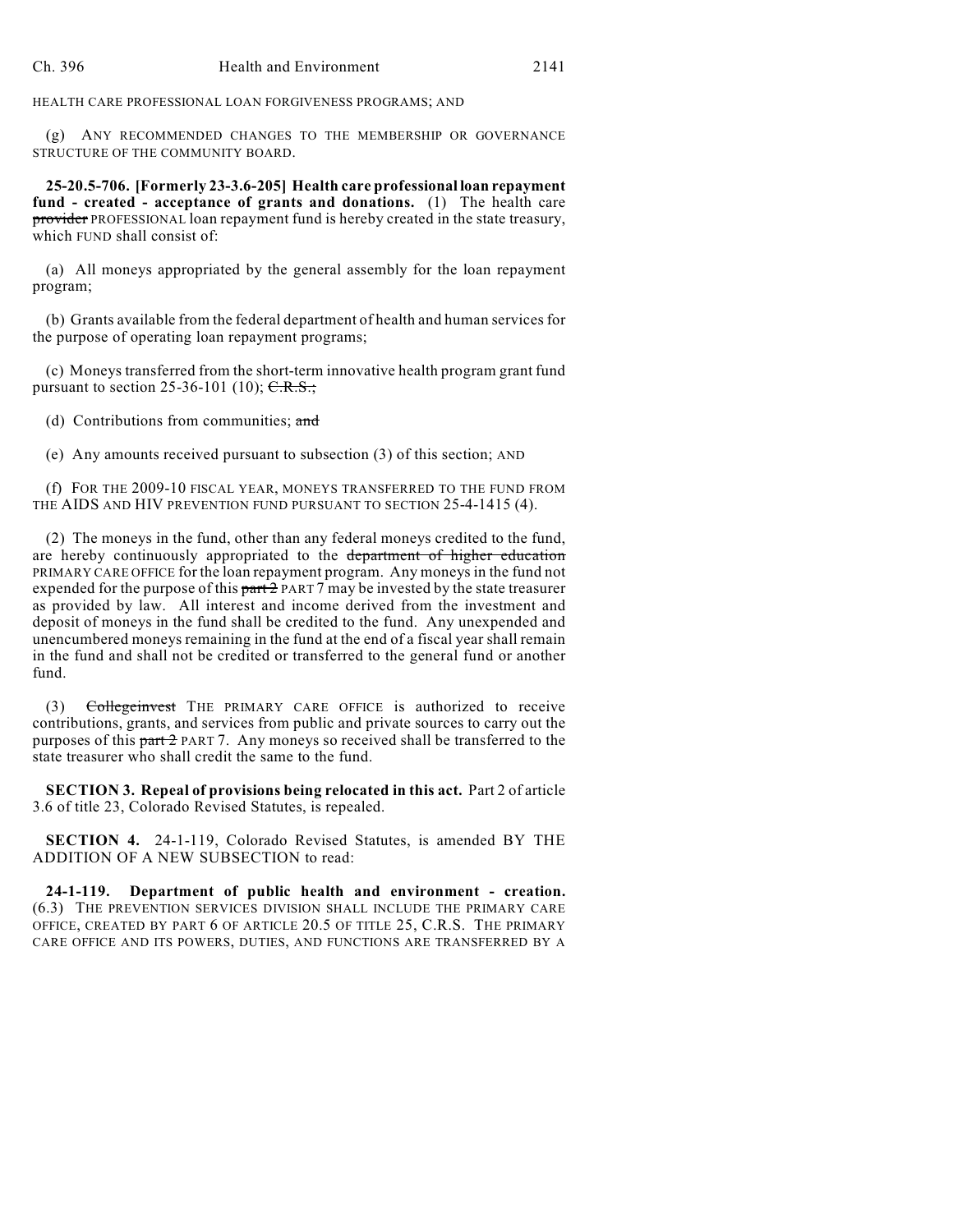**TYPE 2** TRANSFER TO THE DEPARTMENT OF PUBLIC HEALTH AND ENVIRONMENT AND ALLOCATED TO THE PREVENTION SERVICES DIVISION AS A SECTION THEREOF.

**SECTION 5.** 25-36-101 (10), Colorado Revised Statutes, is amended to read:

**25-36-101. Short-term grants for innovative health programs - grant fund - creation - appropriation from fund - transfer of moneys for fiscal years 2007-08 through 2011-12.** (10) (a) Notwithstanding any other provision of this section, for the 2007-08 AND 2008-09 fiscal year and for each fiscal year thereafter through the 2011-12 fiscal year YEARS, the state treasurer shall transfer from the short-term innovative health program grant fund to the health care provider PROFESSIONAL loan repayment fund created in section 23-3.6-205, C.R.S. SECTION 25-20.5-706, for purposes of the state health care provider PROFESSIONAL loan repayment program, the lesser ofsixty thousand dollars or six percent of the amount allocated to the short-term innovative health program grant fund for the fiscal year pursuant to section 24-75-1104.5 (1.5) (a) (IX), C.R.S., enacted by Senate Bill 07-097 at the first regular session of the sixty-sixth general assembly.

(b) NOTWITHSTANDING ANY OTHER PROVISION OF THIS SECTION, FOR THE 2009-10 FISCAL YEAR AND FOR EACH FISCAL YEAR THEREAFTER THROUGH THE 2011-12 FISCAL YEAR, THE STATE TREASURER SHALL TRANSFER FROM THE SHORT-TERM INNOVATIVE HEALTH PROGRAM GRANT FUND TO THE HEALTH CARE PROFESSIONAL LOAN REPAYMENT FUND CREATED IN SECTION 25-20.5-706, FOR PURPOSES OF THE STATE HEALTH CARE PROFESSIONAL LOAN REPAYMENT PROGRAM, THE LESSER OF NINETY THOUSAND SEVENTY DOLLARS OR SIX PERCENT OF THE AMOUNT ALLOCATED TO THE SHORT-TERM INNOVATIVE HEALTH PROGRAM GRANT FUND FOR THE FISCAL YEAR PURSUANT TO SECTION 24-75-1104.5 (1.5) (a) (IX), C.R.S., ENACTED BY SENATE BILL 07-097 AT THE FIRST REGULAR SESSION OF THE SIXTY-SIXTH GENERAL ASSEMBLY.

**SECTION 6.** 2-3-1203 (3) (dd) (VIII), Colorado Revised Statutes, is amended to read:

**2-3-1203. Sunset review of advisory committees.** (3) The following dates are the dates for which the statutory authorization for the designated advisory committees is scheduled for repeal:

(dd) July 1, 2017:

(VIII) The health care community board created pursuant to section 23-3.6-204 SECTION 25-20.5-704, C.R.S.;

**SECTION 7.** 25-4-1415, Colorado Revised Statutes, is amended BY THE ADDITION OF A NEW SUBSECTION to read:

**25-4-1415. Cash fund - administration - limitation.** (4) FOR THE 2009-10 FISCAL YEAR, THE STATE TREASURER SHALL TRANSFER FROM THE FUND:

(a) TO THE HEALTH CARE PROFESSIONAL LOAN REPAYMENT FUND CREATED IN SECTION 25-20.5-706 THE AMOUNT OF ONE HUNDRED TWENTY THOUSAND DOLLARS; AND